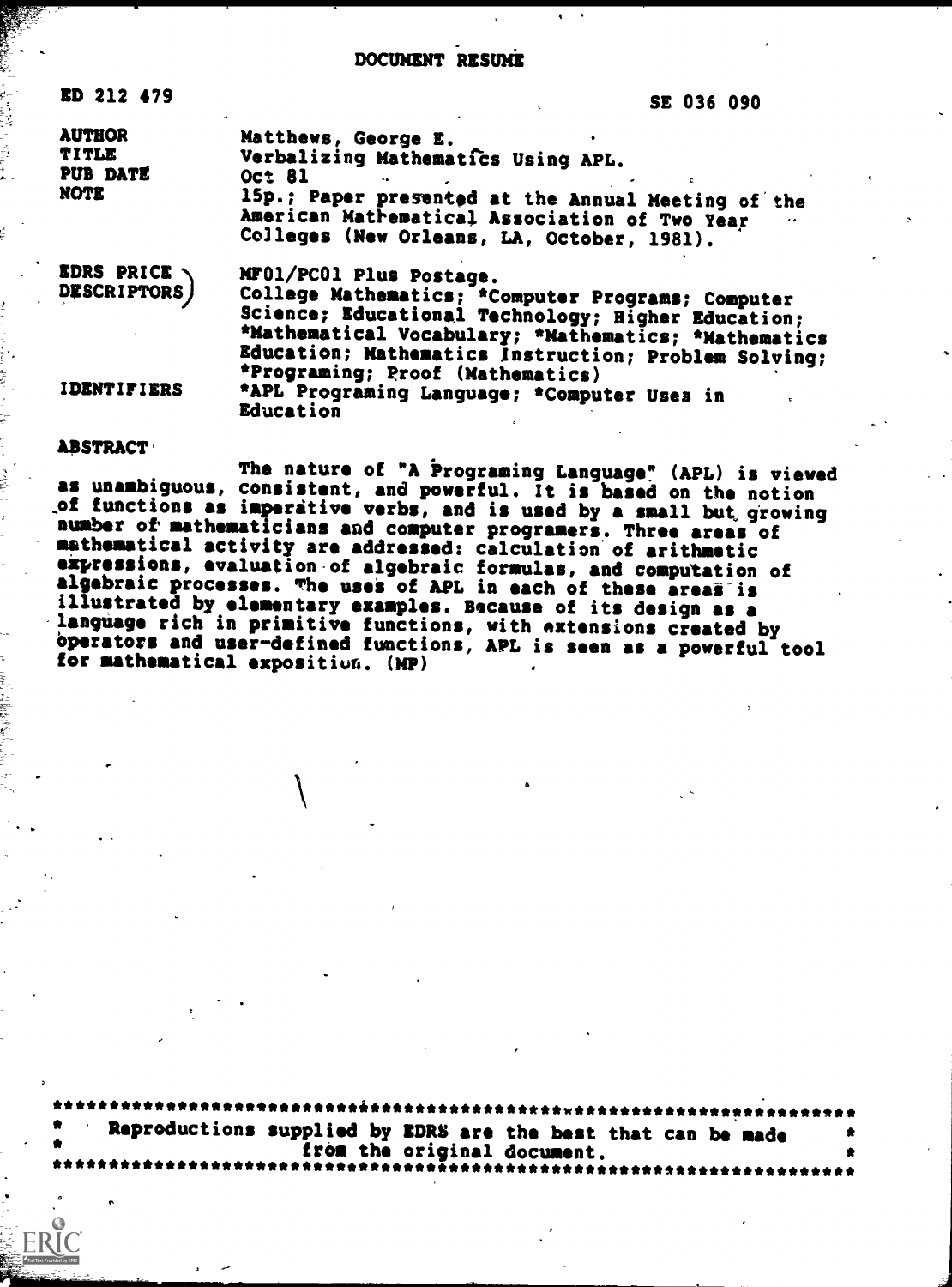U.S. DEPARTMENT OF EDUCATION NATIONAL INSTITUTE OF EDUCATION EDUCATIONAL RESOURCES INFORMATION

EXTRE CENTER IERICI (ERICI AU VIERICI AU VIERICI AU VIERICI AU VIERICI AU VIERICI AU VIERICI AU VIERICI AU VIER<br>CENTER IERICI AU VIERICI AU VIERICI AU VIERICI AU VIERICI AU VIERICI AU VIERICI AU VIERICI AU VIERICI AU VIER received from the person or organization ortabng n.

0 Minor changes have boon mode to snprove reproduction quality

. Points of view or opinions saited in this document do not necessarily represent official NIE position or policy

"PERMISSION TO REPRODUCE THIS MATERIAL HAS BEEN GRANTED BY

 $\leftarrow$  . Where

MatThews

TO THE EDUCATIONAL RESOURCES' INFORMATION CENTER (ERIC)."

VERBALIZING MATHEMATICS USING APL George E. Matthews Associate Professor of Mathematics Onondaga Community College Syracuse, New York

If mathematics is something that people do, then mathematical exposition should be rich in verb forms. However, conventional algebraid notation is better suited for describing static results than for dynamic processes.

APL (an acronym for A Programming Languige) is a modern mathematical notation that is unambiguous, consistent and powerful. Furthermore, it is based on the notion of functions as imperative verbs. As such, it is an effective means of communication, for both people and computers. Created by the mathematician Kenneth Iverson and published in 1962, APL now is used ty a small but growing number of mathematicians and computer programmers:

This. paper addresses three areas of mathematical activity: calculation of arithmetic expressions, evaluation of algebraic formulas, and computation of algebraic processes. The uses of APL in each of these areas is illustrated by elementary examples.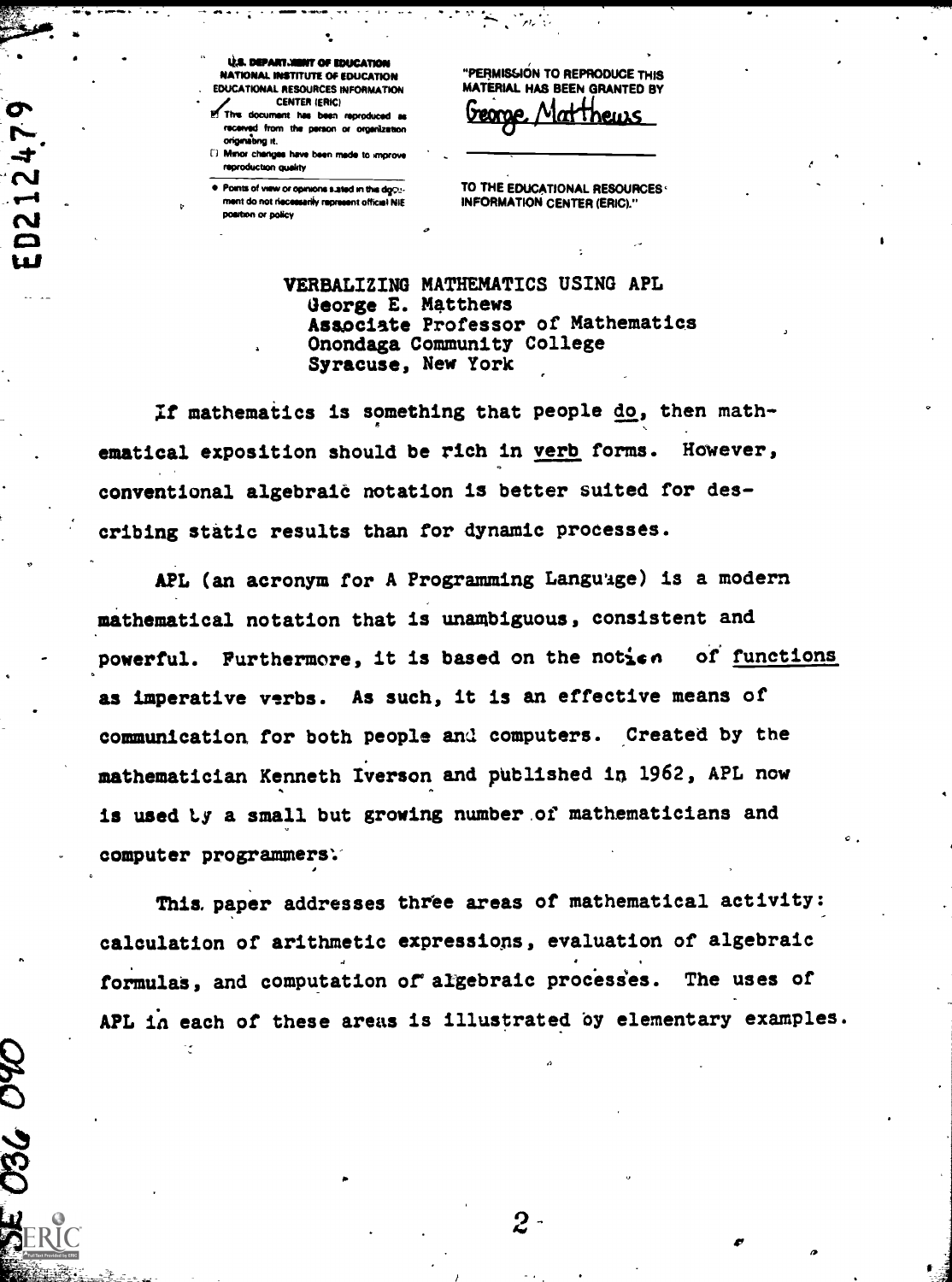## OVERVIEW OF APL

A few comments will suffice to characterize APL for those who are not familiar with its design. Further details can be found in works such as (Falkoff and Iverson, 1973), (Gilman and Rose, 1976), (Iverson, 1972 a'and b), and (Peelle, 1979);

APL may be viewed as an alternative mathematical notation that is directly executable on machines (computers). It is structured like a "natural" algorithmic language, with functions serving as verbs, constants as its nouns and variables as its pronouns.

APL uses arrays of constants as basic data, it has a comprehensive set of primitive functions, and uses operators and user-defined functions to  $f$  the scope of the defined symbols. There is virtuall, restriction on choices of names for functions or variables in APL.

All functions in APL are treated alike, in a right-to-left, arithmetic syntax; parentheses are needed only for expressions used as left-hand inputs. Statements in APL result in either assignment of values to named storage, branching to another numbered-statement, or display of computed results.

APL uses many familiar symbols from conventional algebra but regularizes their syntax and assigns special meanings for both familiar and new symbols. The consistent form of all function usage in APL results in concise expressions that are easy to comprehend once initial familiarity is achieved. The points mentioned above can best be seen through specific examples.

3

٢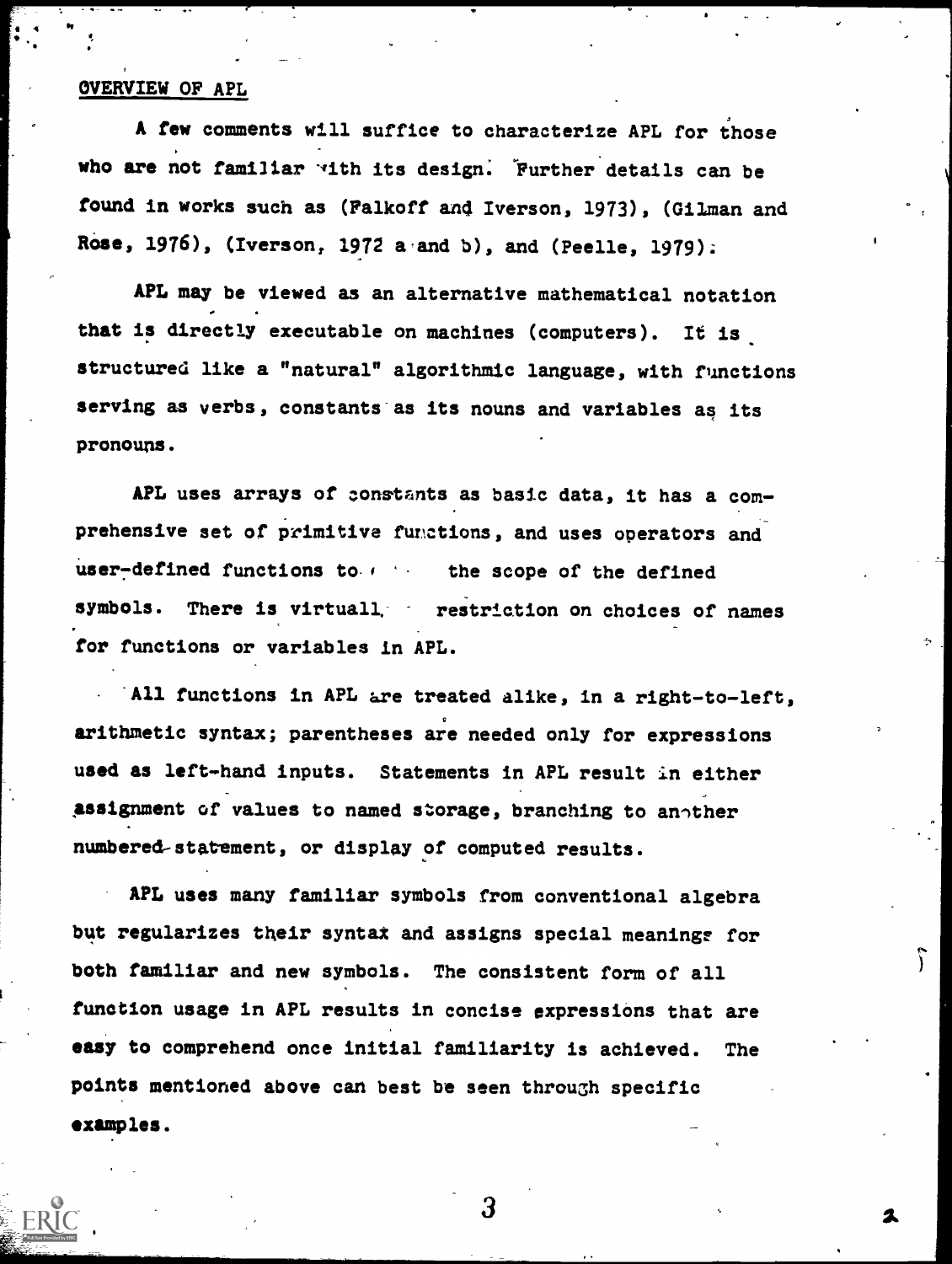### ARITHMETIC CALCULATIONS

 $\mathbf{t} = \mathbf{t}$ 

The basic operations of arithmetic (addition, subtraction, Multiplication,"division, and exponentiation) are viewed as functions with two inputs. Any expression containing such arithmetic symbols is viewed as a directive to calculate a value. Thus  $2 + 3$  is 5,  $3 \times 4$  is 12, and  $2 \times 5$  is 32.

t.

If an expression' appears on the right side of a function symbol, it is evaluated before the left input (if any). As usual, parentheses can be used to alter this built-in-order of operations. Hence  $2 + 3 \times 4$  is  $14$  and  $(2 + 3) \times 4$  is 20 and  $4 \times 2 + 3$  is also 20.

APL adopts this simple and uniform order of operations so that the great number of functions defined in APL can be used easily, without regard to complicated rules of precedence or heavy use of parentheses. The symbols for the basic operations are also used for related single-input functions; additional useful arithmetic functions are also defined, as shown in figure 1. The single-input functions are called monadic and the functions with two arguments are called dyadic.

ARITHME. IC SYMBOLS IN APL

| + Identity,<br>- Negation,<br>Signum,<br>+ Reciprocal, Division | Addition<br>Subtraction<br>Multiplication | Ceiling,<br>Floor,<br>Factorial,<br>Magnitude,        | Maximum<br>inimum<br><b>Binomial</b><br>Residue |
|-----------------------------------------------------------------|-------------------------------------------|-------------------------------------------------------|-------------------------------------------------|
| · Natural log, Logarithmic                                      | Power of e, Exponentiation                | o Pi times,<br><b>8 Matrix inverse, Matrix divide</b> | Circular, etc.                                  |

Figure 1. Monadic and dyadic arithmetic functions.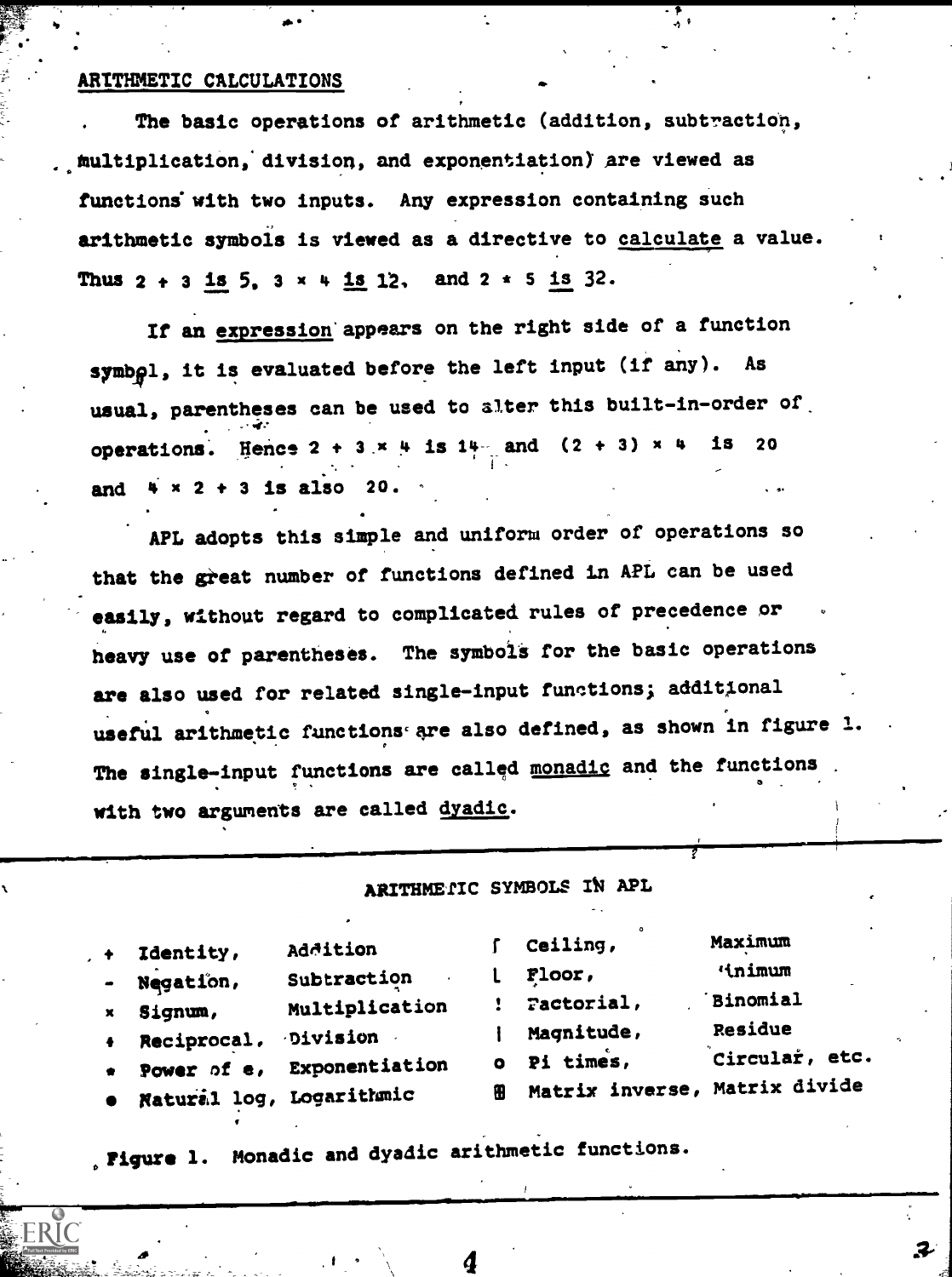For example, if the subtraction sign is also used for negation, then obviously the division sign may be used for reciprocals. Thus -  $\frac{1}{2}$  is  $\frac{1}{1}$  and  $\frac{1}{2}$  is 0.25. The vertical  $\frac{1}{2}$ line is used for absolute value as in | 5 which is 5 and for division remainder as in 3 | 14 which is 2. Factorial three is written ! 3 and two pi is written 0 2. The square root of three may be represented as  $3 + 2$ , in a manner which easily extends to any desired root.

7

a

A.

With the full complement of propositional (logical andrelational) functions useable in APL, it is possible to make arithmetic statements without using additional notations outside APL. For example,  $0 = 3114$  means that 3 is not an exact divisor of 14. Conditional valuations can also'be expressed directly as in  $3 + 2 \times 4 \times I$ , which is  $3 + 2$  if 4 is less than X, otherwise it is just 3 . More examples of this scrt-will be illustrated in'the sequel.

By far the greatest attribute of APL is its handling of arrays (lists, tables, etc.). All of the elementary functions  $\omega^f$ extend to arrays on an element-by-element basis. Thus + 1 2 4 is 1 0.5 0.25,  $2 \times 1$  3 4 is 2 6,8, 3 2 + 4 6 is 7 8. Note that single numbers are extended as needed to match the array.

O

Special array-based functions are defined in APL to provide ease in generating, manipulating, and restructuring arrays; such functions are called mixed functions. Additionally, the use of operators, which extend the scope of the arithmetic and propositional functions, allows concise expression of simple ideas.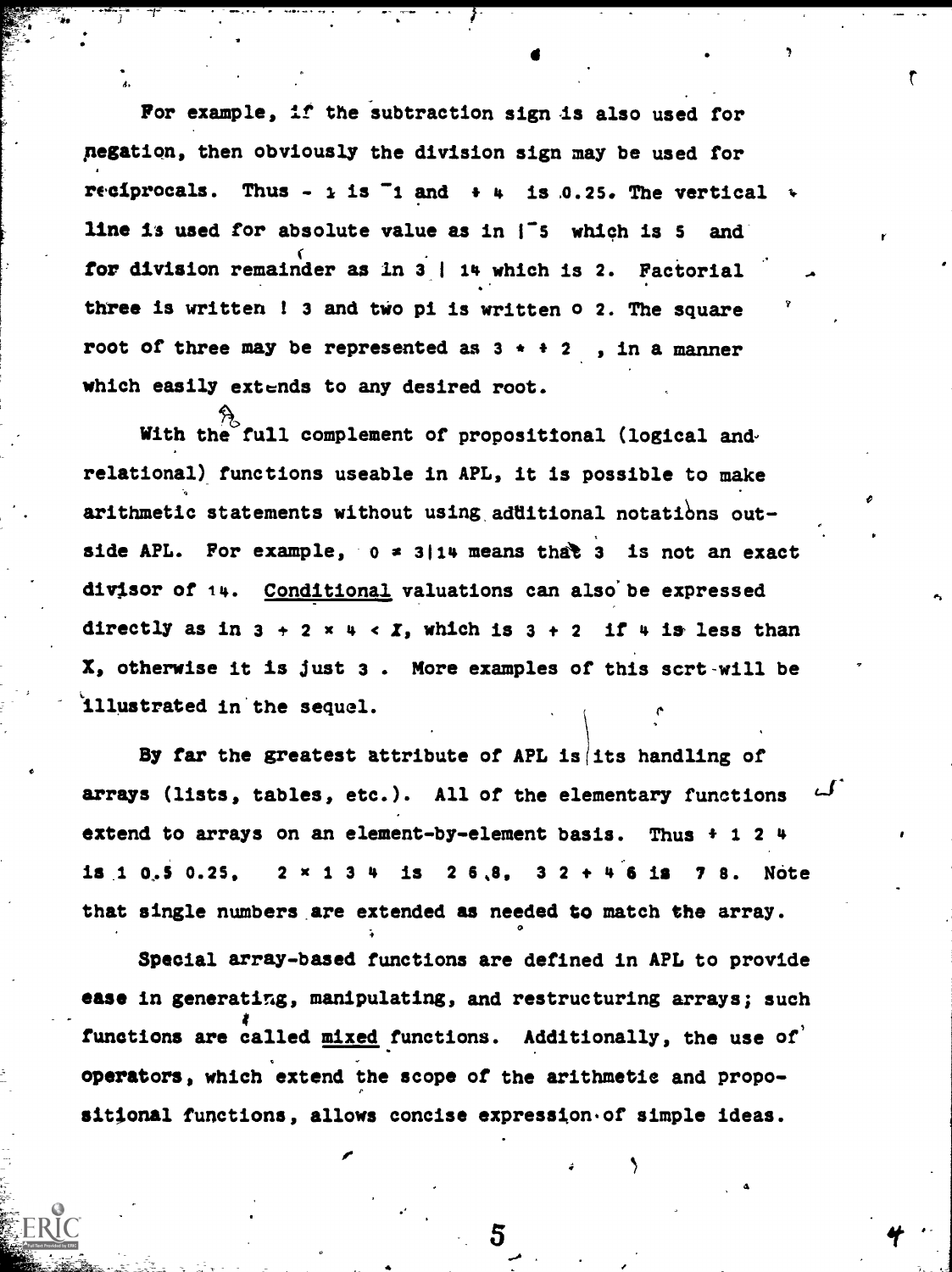. The arithmetic mean provides ar example: If X is a list of numbers, then +/ X is the sum of these numbers and pX is the count of these numbers. The former expression uses the reduction operator and the latter uses the mixed function shape. Thus  $(\rightarrow)$  X) +  $\rho$  X is the simple arithmetic mean. See figure 2 for specific cases of the simple mean, weighted mean, and mean of selected scores.

ંજ

ARITHMETIC MEANS IN APL  $X$  + 78 90 83 75 79  $+/X$ 405 ρX 5  $(+/X) + \rho X$ 81 SIMPLE MEAN SCURES + 84 78 90 83 79  $WTS + 21111$ WTS x SCORES 168 78 90 83 79 *KA/WTS X SCORES) ÷ +/WTS* 83 WEIGHTED MEAN  $\bullet$  $X$  + 78 90 83 75 79 HIGHEST4 + 4 + XEQXJ 84, HIGHEST4 84 90 83 79 78  $(+/WTS \times 84, HIGHEST4) \div +/WTS$ 83 <u>ADJUSTED MEAN</u>

A FIGURE 2. EXAMPLES OF OPERATORS AND MIXED FUNCTIONS

The expression for the adjusted mean shown in figure 2 could be read as "SUM WEIGHTS TIMES 84 WITH 4 HIGHEST X all OVER SUM WEIGHTS."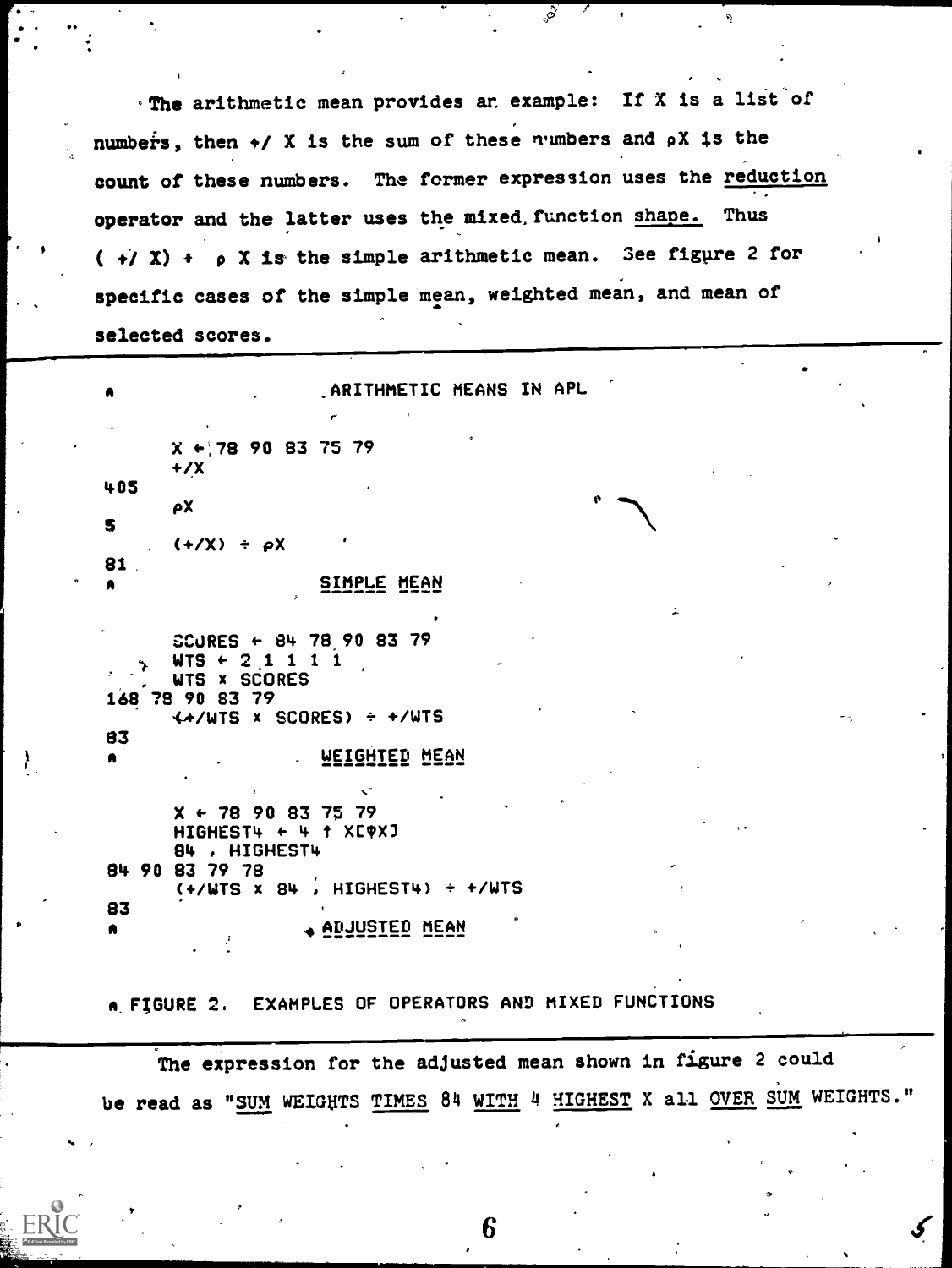The underlined words represent the dynamic parts of the expression and correspond to operators (SUM), APL primitives (TIMES, WITH, OVER), and a user-defined function (HIGHEST). Appropriate definitlans of APL programs for these verbs, are shown in Appendix two and explained later. Also, illustrated in the above expressions are the pronouns (variables) WEIGHTS and X, the nouns (constants)  $84$  and  $4$ , and the use of "all" to denote the required parentheses.

### ALGEBRAIC EVALUATIONS

In the arithmetic calculations just cited, the variables were merely convenient names for specific constants. More generally, variables are used to represent indeterminates (parameters or unknowns) in algebraic formulas.

In a sense, such formulas represent hypothetical statements that have meaning (value) only when certain other information is given. APL has a convenient way to represent such formulas as character strings which can be evaluated later using the builtin Execute function.

The statistical variance of a list of data, defined as the mean squared deviations from the mean, can be represented by various formulas. A literal translation of the definition into APL is easy but not very readable. Note the triply-nested parentheses shown in the first formula in figure 3, with division being the final function performed.

A simpler computational formula expresses variance as the , mean of the squares minus the square of the mean. This formula has only doubly-nested parentheses, with subtraction being the final function performed: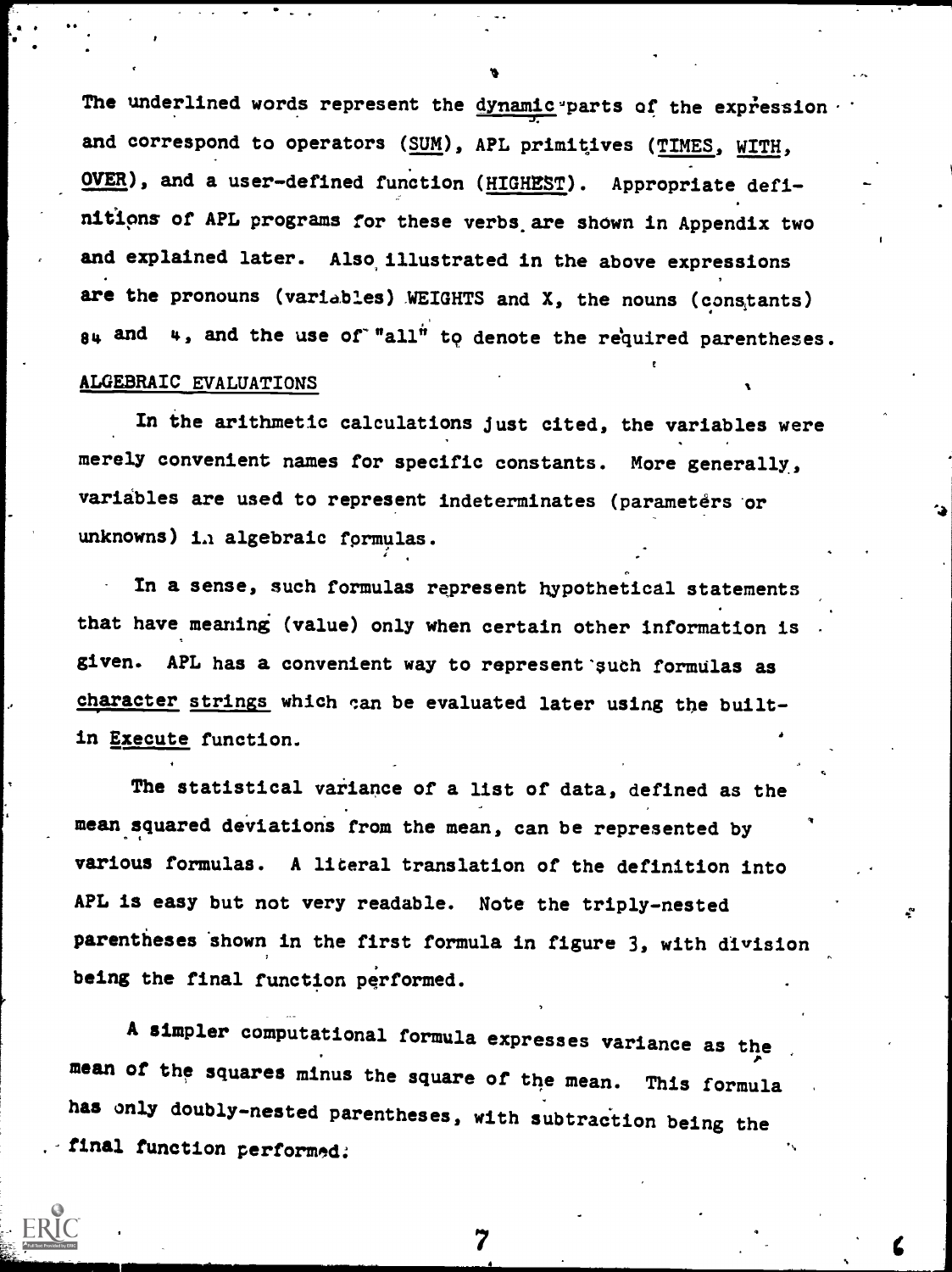|                         | EVALUATING STATISTICAL VARIANCE                                       |
|-------------------------|-----------------------------------------------------------------------|
|                         | $F1 + '$ (+/ (X - (+/X) + $\rho$ X) + 2) + $\rho$ X '                 |
|                         | $F2 \leftarrow$ ' ( $(+/X + 2) + \rho X$ ) - ( $(+/X) + \rho X$ ) * 2 |
| 16<br>16                | $X + 24 68 10 12 14$<br>$\sqrt{1}$                                    |
|                         | $\sqrt{2}$                                                            |
| $\overline{\mathbf{g}}$ | $X + 79'688$<br>* A. F1                                               |
| 1.04<br>1.04            | $\blacktriangle$ F2<br>$-1$<br>$\mathbf{f}$                           |

#### **A FIGURE 3.** EXAMPLES OF FORMULAS AS APL STRINGS

The formula in any case is enclosed in quotes, which mean that the symbols therein are characters without intrinsic meaning or value. The Execute function, denoted by a, has the effect of stripping off the quotes and interpreting the string as if it were a statement directly entered by the user. **This** system allows several formulas to be stored as named character strings for later recall and evaluation. Such strings may contain functions, constants and variables as desired. After appropriate values have been specified for the variables, the formulas can be evaluated.

A common algebraic activity is graphing functions. Figure 4 shows a manner of graphing the function  $(X - 3)(X - 5)$  on the domain of 1.2.3.4.5.6.7 . The technique involves character strings, the Execute function, the outer product operator, and indexing. The details need not concern us here, for the example is Antended merely to illustrate the scope of algebraic evaluations in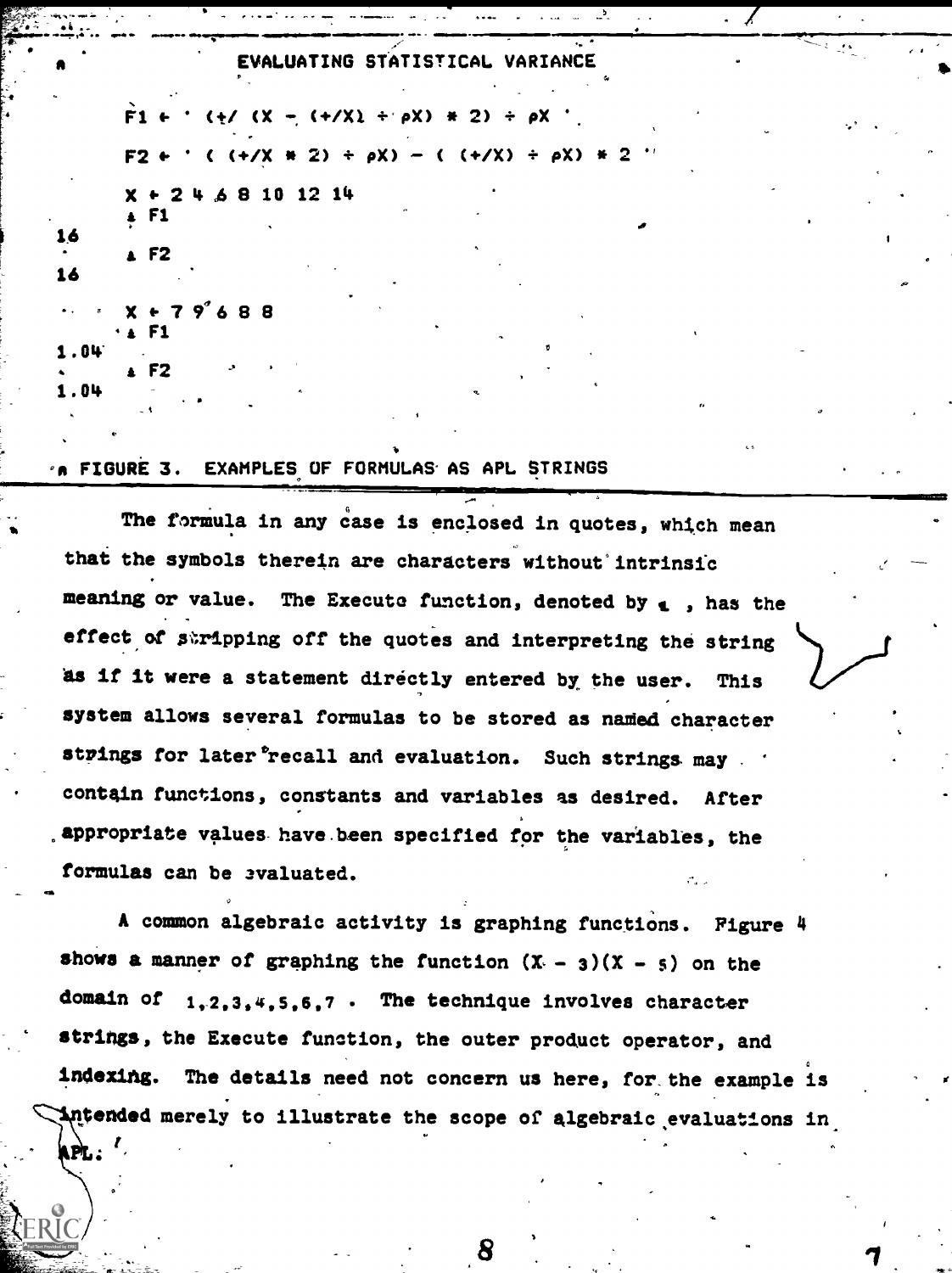## GRAPHING ALGEBRAIC FUNCTIONS

 $(X-3)$  x  $X-5$  $X + 1234567$  $B + Y +$ ີ1 0 3 8 830  $(0 = 1 F) / X$  $3<sub>5</sub>$  $\Box$  + RANGE + 9 - 110 876543210-1  $1 +$  RANGE  $\bullet$ . =  $\cdot$  Y]  $(10 2 p \times RANGE)$ 8 7 6 5 4

3 2  $\mathbf{1}$ 0 -1

#### USING OUTER PRODUCT TO INDEX A SYMBOL STRING A FIGURE 4.

Inasmuch as algebraic identities constitute a major interest in mathematics, it is appropriate to illustrate the use of APL in algebraic proofs. Figure 5 shows a proof that the sum of n integers starting from 1 equals half the product of n with  $n + 1$ . Each statement on the left is equivalent to the preceding statement for the reason stated on its right. ' Theorems such as this can be "checked" by executing the statements for specific choices of n. As a result, an APL proof can be more convincing than a mere abstract argument.

### PROVING IDENTITIES IN APL

DEFINED FOR FINITE N **IS** ASSOC & COMM  $(X + X) + 2$ x  $\leftrightarrow$ IS<sub></sub> ASSOC & COMM **LEMMA** DEF OF

**FIGURE 5.** EXAMPLE OF AN APL PROOF

 $($   $(+/1)$  +  $(+/0)$ )  $)$  + 2

 $(+/$  (iN) + ( $\Phi$ iN) ) ÷ 2

 $(+/ N \rho N+1) = 2$ .

 $(N+1)$  x N) + 2

 $4/10$ 

**+/ 0 \N**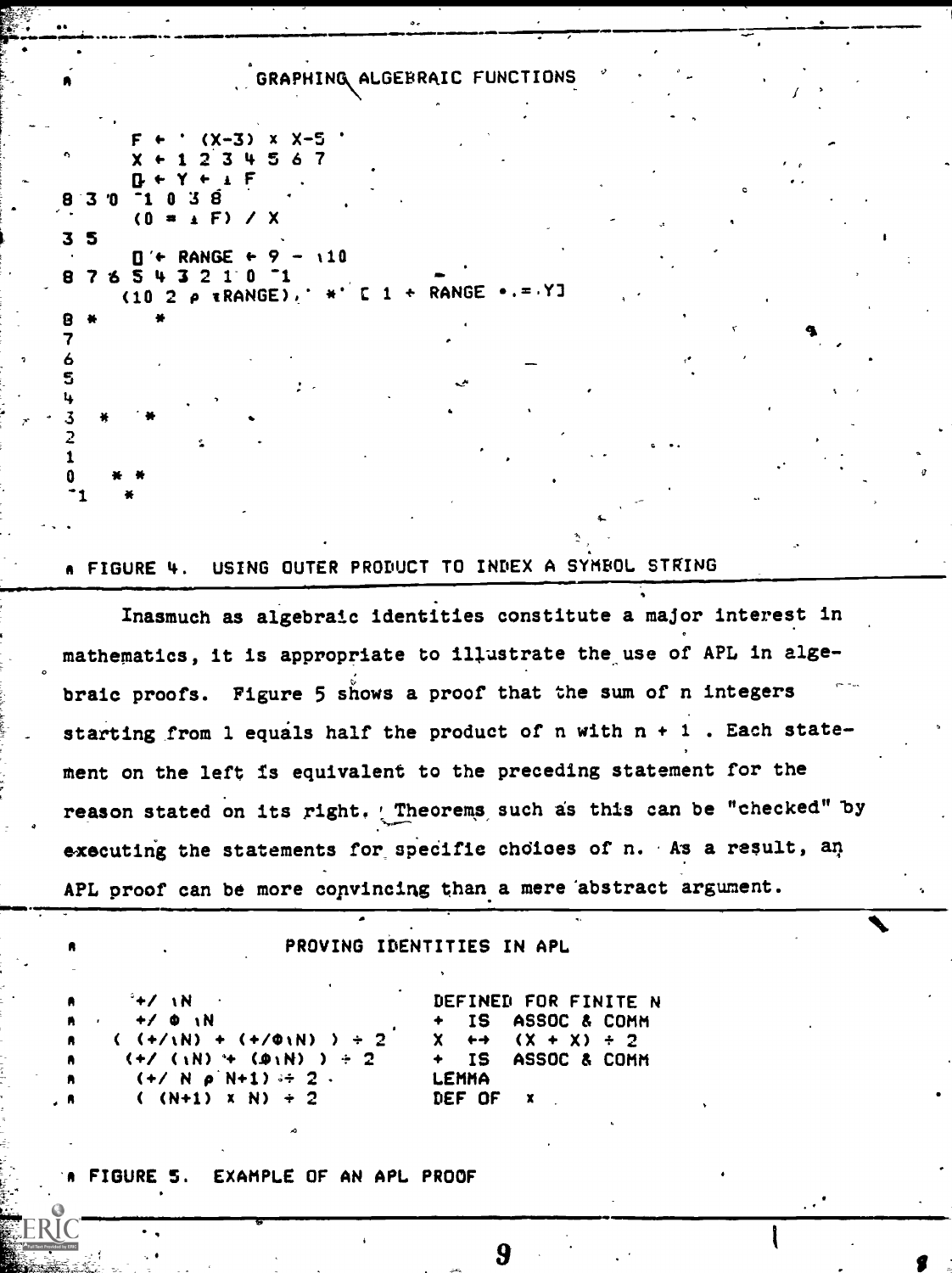## ALGORITHMIC COMPUTATIONS

The uses of APL illustrated in the foregoing are all for immediate execution on the computer. Nevertheless, most APL users see it as primarily a programming language, useful for writing stored programs. Much of mathematics involves algorithmi processes; APL can be invaluable for defining and exploring such procedures.

An example of an interactive program is shown in figure 6. This program illustrates the structure and use of APL programs, specifically a monadic user-defined function with explicit result. Lines, 4-6 constitute a loop where the successive iterations are performed. Computer programmers will note the use of leading decision in line 4 and unconditional branching in line 6. Although APL is sometimes criticized for lacking built-in logic control structures, they can be simulated as needed or obviated by appropriate primitives and operators.

NEWTON'S METHOD FOR SQUARE ROOT

V ANS + FINDROOT N  $EPS$ C1 J  $EPS + 0.0001$ ר2ל **.GUESS. E31** G. е п TST:  $\rightarrow$  (EPS 2 1 N - G\*2) / **DUN** G. ← በ.5 አ G l [6] + TST  $C73$  DUN: ANS  $\leftarrow$ [B]

**FINDROOT 72.25 GUESS** 0:  $8.5$ 

A FIGURE 6. COMPUTING SQUARE ROOT BY ITERATION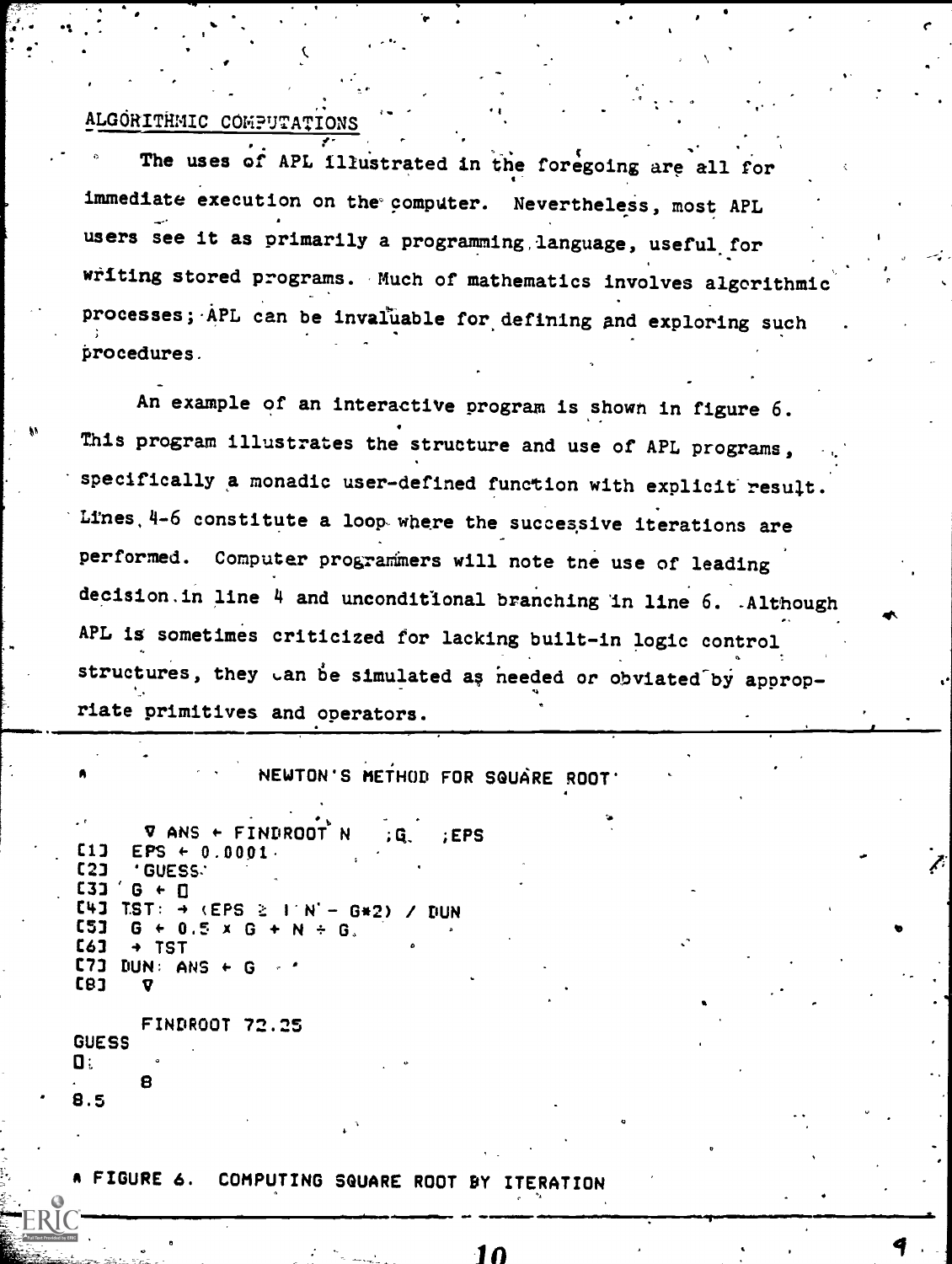The earlier. reference to a procedure for finding a weighted mean can now be more fully explained. (See figure 2). The  $\mathbf{S}$  and  $\mathbf{S}$  and  $\mathbf{S}$ process of adding numbers is represented in APL by the plus reduction of a list; for example,  $+/$  78 90 83 75 79 is the same as  $78+90+83+75+79$  which is  $405$ . An alternative to using the symbols  $+1$  is using a familiar verb such as SUM, after having defined its meaning in APL. (See Appendix two).

V

40 °

es and a series of the series of the series of the series of the series of the series of the series of the series of the series of the series of the series of the series of the series of the series of the series of the ser o.

The verbs TIMES, WITH, OVER are actually the APL primitive functions Multiply, Join, and Divide. As shown in Appendix two, they can be given arbitrary names by means of appropriate programs. Incidentally, the underlining used for these verbs is a stylistic device and is not required.

Finally, the function HIGHEST is a dyadic user-defined function with explicit result: It uses three APL primitives Grade down, Indexing, and Take. It is the first function to be. executed in the expression within parentheses.

The expression (SUM WEIGHTS TIMES 84 WITH 4 HIGHEST X) OVER SUM WEIGHTS will produce the results as shown in Appendix two, if the verbs and pronouns have been-given meanings as shown. Further detail on programming uses of APL can be found in (Gilman and Rose, 1976), (Harms and Zabinski, 197T), and (Letage, 1978).

 $\mathfrak o$  and  $\mathfrak o$ 

..

40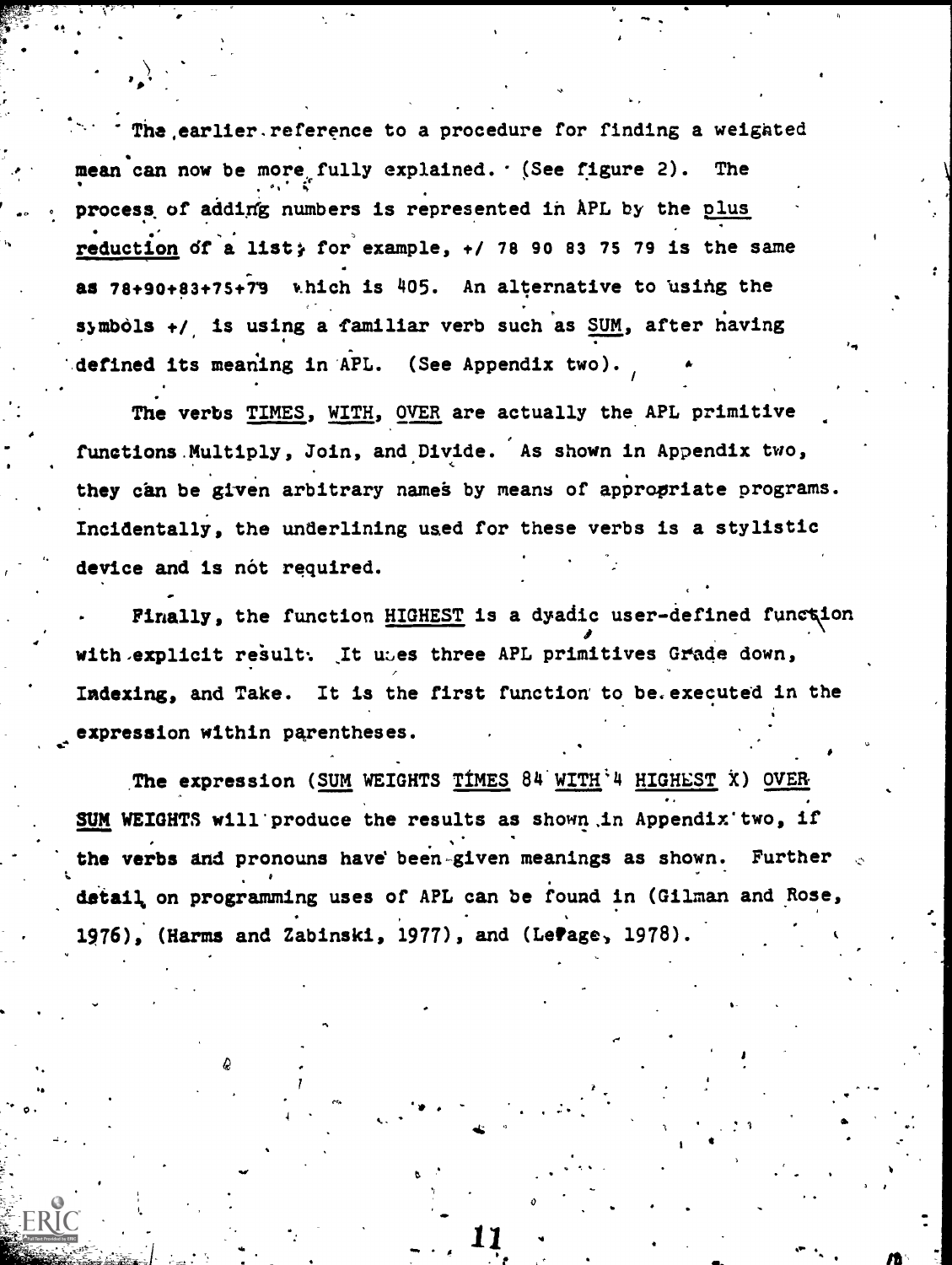## CONCLUSION

. ..4

The thrust of this paper has been illustrating the dynamic aspect of mathematical expressions. Appendix three contains a comprehensive list of verb forms associated with APL primitives. Because of its design as a language rich in primitive functions, with extensions created by operators and user-defined functions, APL is a powerful tool for mathematical exposition.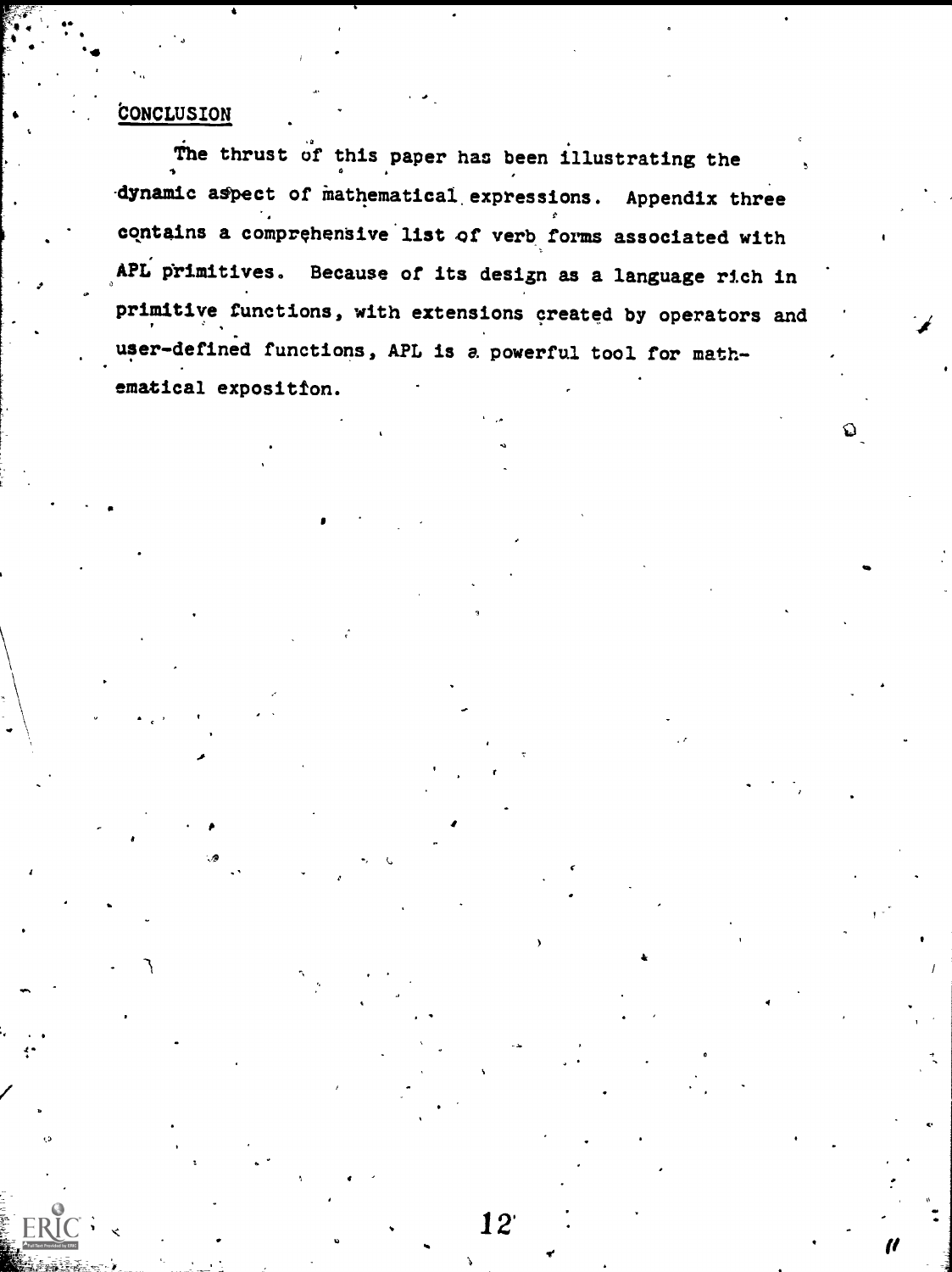### APPENDIX ONE---References

- -Fa/koff, A.D. and K.E. Iverson, "The Design of APL," IBM Journal of Research and Development. 17, No. 4, July 1973, 324-334.
- Gilman, L. and A.J. Rose, APL--An Interactive Approach, 2nd ed., Revised, 'Wlloyf.New York, 1976.
- Harms, E. and M.P. Zabinski, Introduction to APL and Computer Programming, Wiley, New York, 1977. .
- Iversbn, K.E.,Algebra: An Algorithmic Treatment, Addison-Wesley, Menlo Park, Cal., 1972.

Iverson, K.E., APL in Exposition, IBM Corporation, TR320-3010, Jan. 1972.

LePage, M.R., Applied APL Programming, Prentice-Hall, Englewood Cliffs, N. J. 1978.

Peelle: H.A., "Thaching Mathematics Via APL (A Programming Language)," Mathematics Teacher, 72 (1979). 97-116.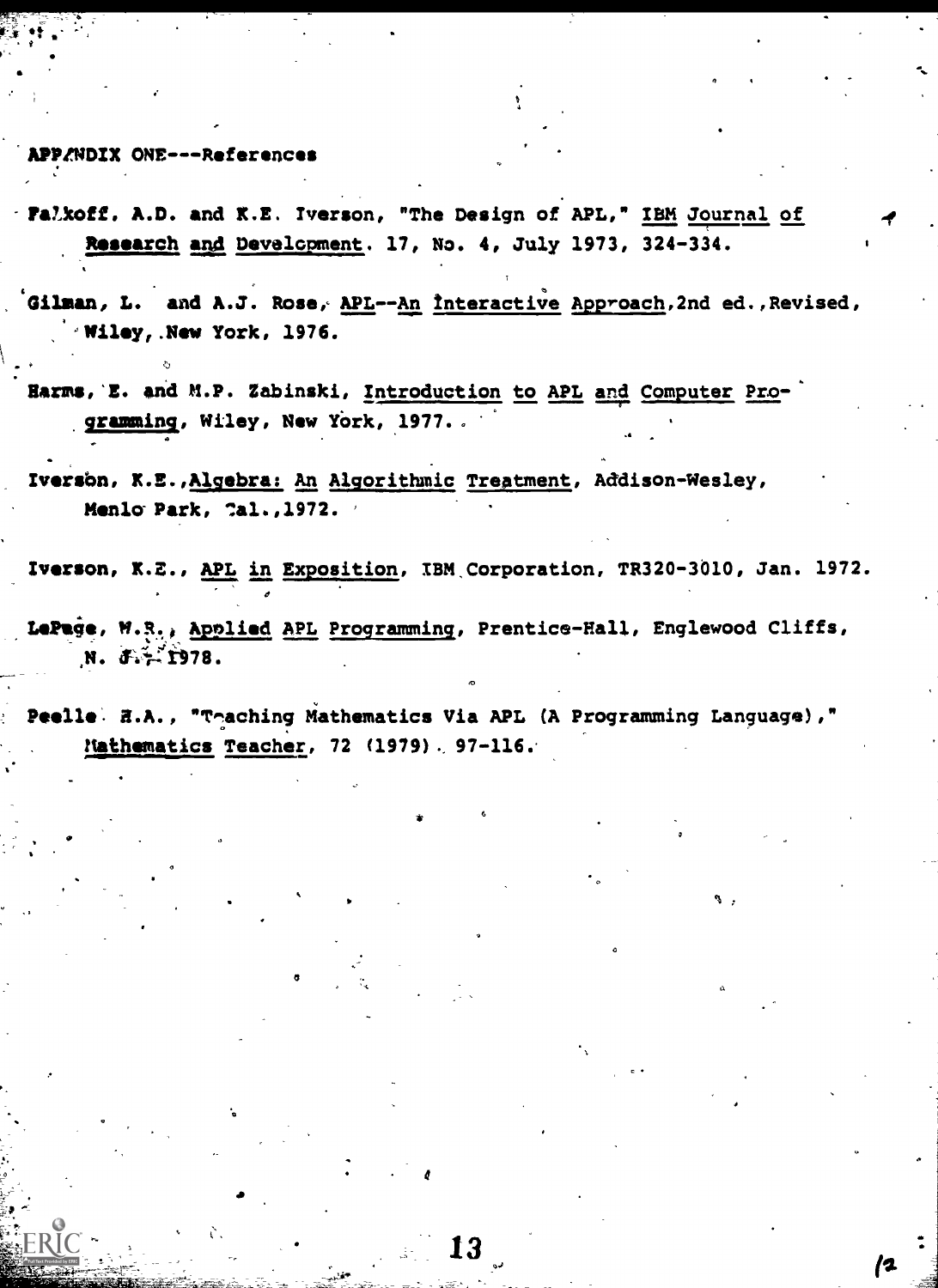' A .A. PENDIX TWO---SOME APL PROGRAMS V R + SUM LIST  $\mathbf{r} \in \mathbb{R}^n$  $\sim 10^{11}$  km s  $^{-1}$  $\cdot$  [1] R + +/ LIST  $·$  [2] Y V R + X TIMES Y  $511 R + X X Y$  $C21$ Y  $R + X$  with  $Y$ V.  $E11 R + X$ ,  $Y$  $\cdot$  C2] Y  $\begin{array}{ccccc} \cdot & & & \mathbf{v} & \mathbf{R} + \mathbf{X} & \mathbf{QVER} & \mathbf{Y} \\ \cdot & & & & \mathbf{R} + \mathbf{X} + \mathbf{Y} \end{array}$  $·$  C2] 7 V R + N HIGHEST X  $\mathbf{I}$ **' C11 R + N 1 XE PX1**  $\cdot$  C21  $\overline{\mathbf{v}}$ WEIGHTS  $\div$  2 1.1 1 1  $X - 78$  90 83 75 79 **(SUM WEIGHTS IIMES 84 WITH " HIGHEST X) OVER SUM WEIGHTS**  $\mathbf{F}$ 83

 $\mathcal{O}_{\mathcal{A}}$ 

 $\mathcal{L}_{\mathcal{A}}$ 

 $14.$ 

(3